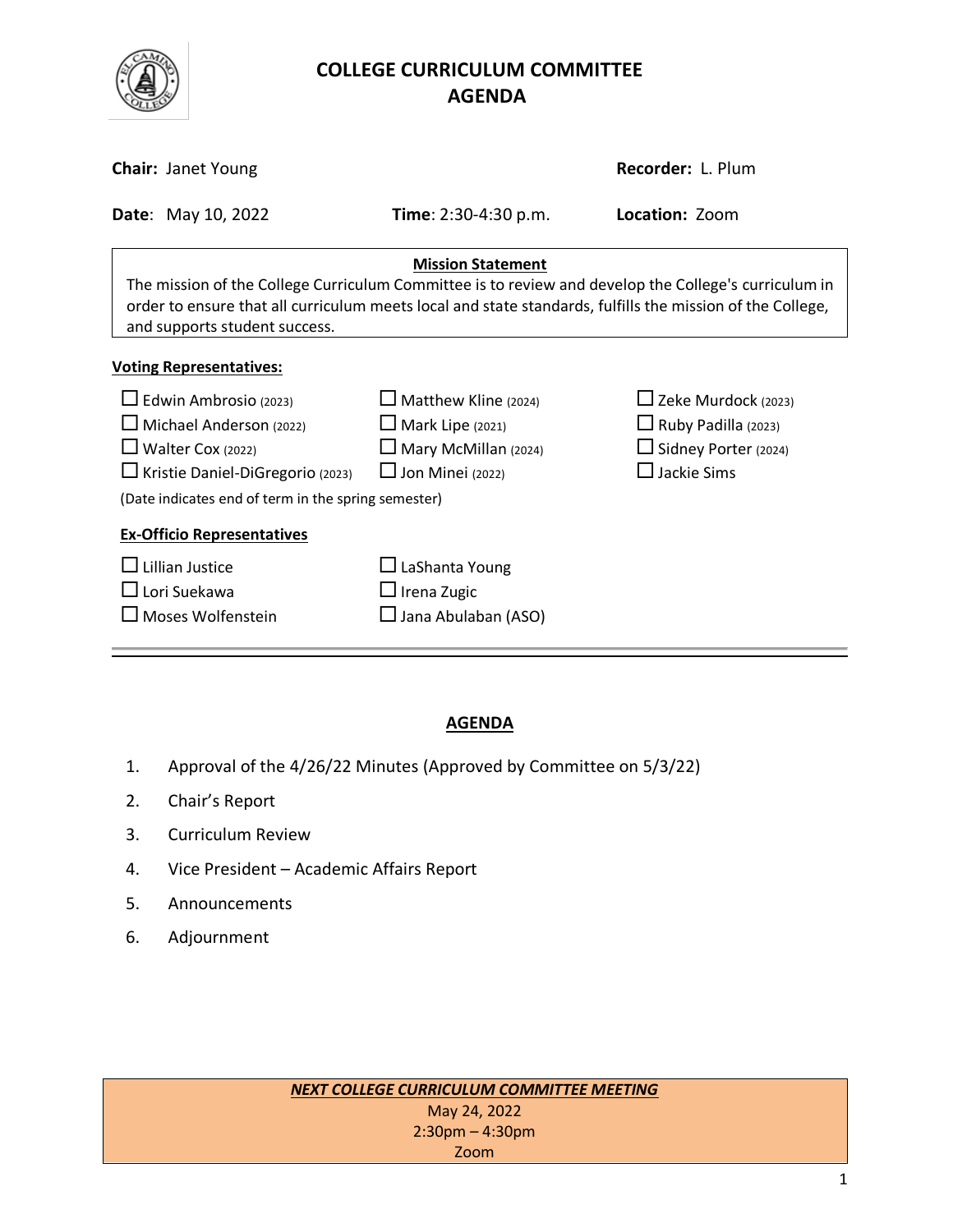### **Standard Technical Review Members:**

Curriculum Chair – Janet Young Curriculum Advisor – Vacant Vice President of Academic Affairs – Jackie Sims (or designee) Associate Dean of Academic Affairs – Irena Zugic Articulation Officer – Lori Suekawa Curriculum Committee – Floating Representative

#### **Standard Technical Review Subcommittee – Faculty Members: [Review](http://www.curricunet.com/elcamino/documents/Spring%202016%20CCC%20Timeline.pdf) Due:**

| Zeke Murdock         | Standard Review for Meeting #1 | Thursday, February 17, 2022 |
|----------------------|--------------------------------|-----------------------------|
| Edwin Ambrosio       | Standard Review for Meeting #2 | Thursday, March 3, 2022     |
| Mark Lipe            | Standard Review for Meeting #3 | Thursday, March 17, 2022    |
| <b>Matthew Kline</b> | Standard Review for Meeting #4 | Thursday, April 21, 2022    |
| Sidney Porter        | Standard Review for Meeting #5 | Thursday, May 5, 2022       |
| Michael Anderson     | Standard Review for Meeting #6 | Thursday, May 19, 2022      |
|                      |                                |                             |

### **Full Review - Course Proposals**

| <b>No</b>      | <b>Proposal Type</b> | <b>Division</b> | <b>Course</b><br><b>Delivery</b> | <b>Subject/Course No. &amp; Title</b>                                                               |
|----------------|----------------------|-----------------|----------------------------------|-----------------------------------------------------------------------------------------------------|
| 1              | <b>Course Review</b> | <b>FINE</b>     | $O^*/H^*$                        | ART 194 Gallery Management and Artist Career Issues<br>[Gallery Management and Exhibition Design]   |
| $\overline{2}$ | New Course           | <b>FINE</b>     | $O^*/H^*$                        | ART 245A Intermediate Web Animation and Games                                                       |
| 3              | <b>Course Review</b> | <b>FINE</b>     | O/H                              | MUSI 290 Intermediate Applied Music/Individual Lessons                                              |
| 4              | <b>Course Review</b> | <b>HEAL</b>     | H                                | PE 275 Sport Psychology                                                                             |
| 5              | <b>Course Review</b> | <b>HEAL</b>     | Н                                | RTEC 328 Clinical Experience 7                                                                      |
| 6              | <b>Course Review</b> | <b>ITEC</b>     | H                                | ATEC 53 Hybrid, Fuel-Cell and Electric Vehicle Diagnosis &<br>Repair                                |
| $\overline{7}$ | <b>Course Review</b> | <b>ITEC</b>     | O/H                              | <b>CTEC 150 Contract Estimating</b>                                                                 |
| 8              | <b>Course Review</b> | <b>ITEC</b>     | O/H                              | CTEC 160 Business and Legal Aspects of Contracting                                                  |
| 9              | <b>Course Review</b> | <b>ITEC</b>     | Н                                | FASH 2 Presentation Techniques in Fashion                                                           |
| 10             | <b>Course Review</b> | <b>ITEC</b>     | O/H                              | NCTE 3 Occupational Safety and Health Administration<br>(OSHA) 10 Certification                     |
| 11             | <b>Course Review</b> | <b>ITEC</b>     | O/H                              | NCTE 4 Occupational Safety and Health Administration<br>(OSHA) 30 Standards for Construction Safety |
| 12             | <b>Course Review</b> | <b>MATH</b>     | $O/H^*$                          | MATH 150 Elementary Statistics with Probability                                                     |
| 13             | <b>Course Review</b> | <b>MATH</b>     | O/H                              | MATH 150H Honors Elementary Statistics with Probability                                             |
| 14             | New Course           | <b>NSCI</b>     | $O^*/H^*$                        | <b>BIOL 75 Introduction to Biotechnology</b>                                                        |
| 15             | <b>New Course</b>    | <b>NSCI</b>     | F/F                              | BIOL 76 Introduction to Biotechnology Laboratory                                                    |
| 16             | <b>New Course</b>    | <b>NSCI</b>     | $O^*/H^*$                        | BIOL 77 Biotechnology A: Basic Lab Skills                                                           |
| 17             | <b>New Course</b>    | <b>NSCI</b>     | $O^*/H^*$                        | BIOL 78 Quality and Regulatory Compliance in the<br><b>Biosciences</b>                              |
| 18             | New Course           | <b>NSCI</b>     | $O^*/H^*$                        | BIOL 79 Biotechnology B: Proteins and other Biomolecules                                            |

Key: E = Online and/or Hybrid Emergency Only **│** H = Hybrid **│** O = Online **│** \* = New DE version F/F = Face-to-Face **│** [ ] = Course Number/Descriptive Title Change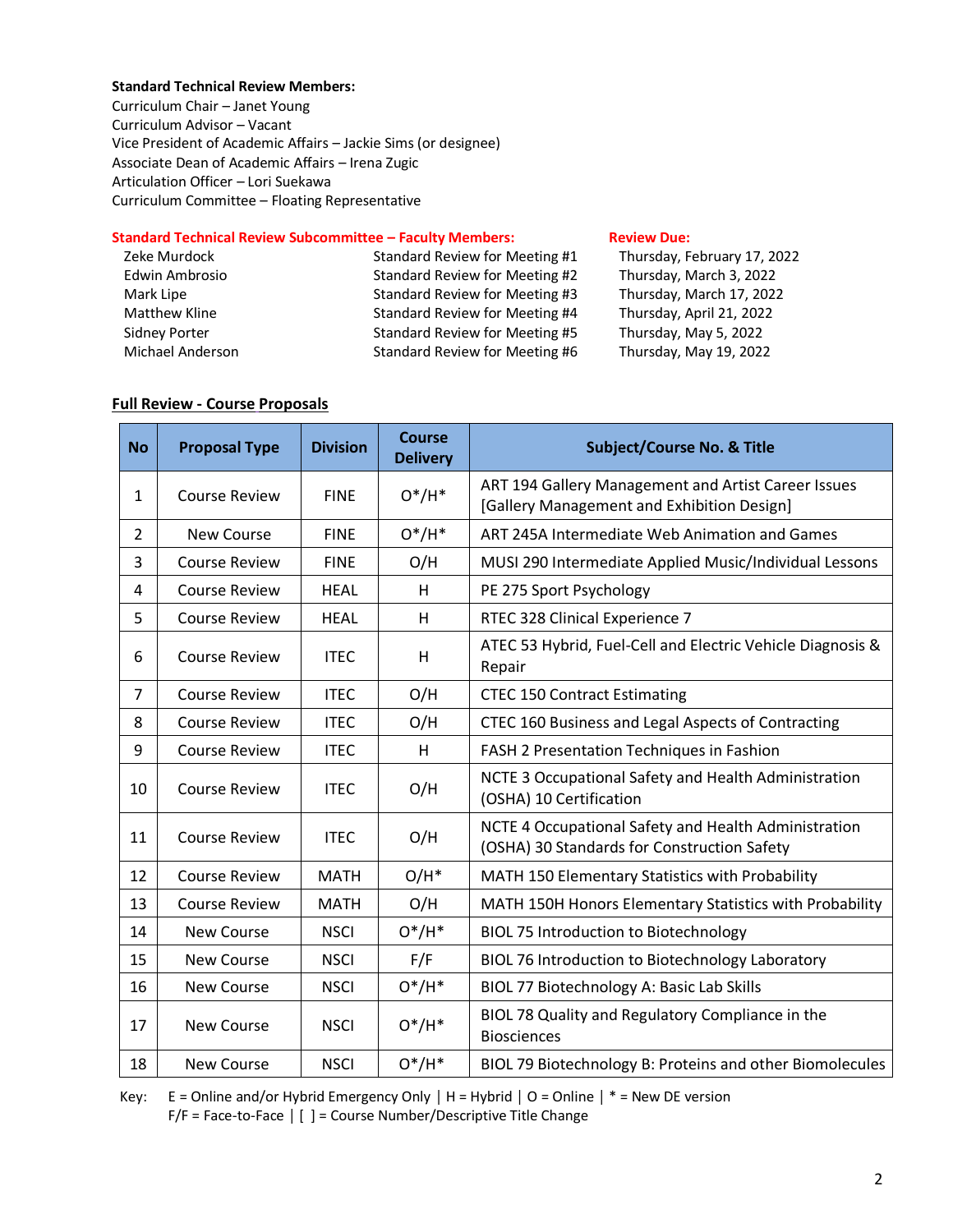## **Consent Agenda Proposals**

| <b>No</b>      | <b>Proposal Type</b> | <b>Division</b> | <b>Course</b><br><b>Delivery</b> | <b>Subject/Course No. &amp; Title</b>                |
|----------------|----------------------|-----------------|----------------------------------|------------------------------------------------------|
| 1              | <b>Course Review</b> | <b>BUSI</b>     | O/H                              | <b>BUS 159 Financial Auditing</b>                    |
| $\overline{2}$ | <b>Course Review</b> | <b>BUSI</b>     | O/H                              | <b>BUS 161 Business Taxation</b>                     |
| 3              | <b>Course Review</b> | <b>BUSI</b>     | O/H                              | <b>BUS 169 Accounting Ethics</b>                     |
| 4              | <b>Course Review</b> | <b>FINE</b>     | O/H                              | <b>COMS 140 Small Group Communication</b>            |
| 5              | <b>Course Review</b> | <b>FINE</b>     | O/H                              | DANC 101 Dance Appreciation                          |
| 6              | <b>Course Review</b> | <b>FINE</b>     | O/H                              | DANC 161 Tap Dance I - Beginning                     |
| $\overline{7}$ | <b>Course Review</b> | <b>FINE</b>     | O/H                              | DANC 165 African Dance                               |
| 8              | <b>Course Review</b> | <b>FINE</b>     | O/H                              | DANC 167 Social and Ballroom Dance                   |
| 9              | <b>Course Review</b> | <b>FINE</b>     | O/H                              | DANC 265 Intermediate African Dance                  |
| 10             | <b>Course Review</b> | <b>FINE</b>     | O/H                              | MUSI 101 Music Fundamentals                          |
| 11             | DE Addendum          | <b>FINE</b>     | $O^*/H^*$                        | MUSI 102B Advanced Sightsinging                      |
| 12             | <b>Course Review</b> | <b>FINE</b>     | O/H                              | MUSI 116 History of Rock Music                       |
| 13             | <b>Course Review</b> | <b>FINE</b>     | O/H                              | MUSI 117 Music of the Beatles                        |
| 14             | <b>Course Review</b> | <b>FINE</b>     | O/H                              | MUSI 266abcd Studio Jazz Band                        |
| 15             | <b>Course Review</b> | <b>HEAL</b>     | $\mathsf{O}$                     | AJ 21 Introduction to Emergency Management           |
| 16             | <b>Course Review</b> | <b>HEAL</b>     | $\mathsf{O}$                     | AJ 26 Introduction to Terrorism and Counterterrorism |
| 17             | <b>Course Review</b> | <b>HEAL</b>     | O/H                              | AJ 130 Criminal Procedures                           |
| 18             | <b>Course Review</b> | <b>HEAL</b>     | $E$ O/H                          | AJ 150 Peace Officer Training Module - Level III     |
| 19             | <b>Course Review</b> | <b>HEAL</b>     | $E$ O/H                          | AJ 155 Peace Officer Training Module - Level II      |
| 20             | <b>Course Review</b> | <b>HEAL</b>     | O/H                              | <b>NURS 224 Nursing Pharmacology</b>                 |
| 21             | <b>Course Review</b> | <b>HEAL</b>     | H                                | <b>NURS 230 Mental Health Nursing</b>                |
| 22             | <b>Course Review</b> | <b>HEAL</b>     | н                                | NURS 232 Obstetrical Patients and the Newborn        |
| 23             | <b>Course Review</b> | <b>HEAL</b>     | $E$ O/H                          | NURS 238 Nursing Skills Practicum II                 |
| 24             | <b>Course Review</b> | <b>HEAL</b>     | н                                | NURS 240 Intermediate Medical-Surgical Nursing I     |
| 25             | <b>Course Review</b> | <b>HEAL</b>     | O/H                              | <b>NURS 244 Nursing Skills Practicum III</b>         |
| 26             | <b>Course Review</b> | <b>HEAL</b>     | $H^*$                            | PE 248 Swimming, Water Safety Instructor             |
| 27             | <b>Course Review</b> | <b>HEAL</b>     | O/H                              | RECR 207 Introduction to Recreation                  |
| 28             | <b>Course Review</b> | <b>ITEC</b>     | O/H                              | ATEC 28 BAR Level II Smog Check Inspector Training   |
| 29             | <b>Course Review</b> | <b>ITEC</b>     | O/H                              | ATEC 33 Transmissions, Drive Train and Drive Axles   |
| 30             | <b>Course Review</b> | <b>ITEC</b>     | O/H                              | ATEC 42 Engine Repair                                |
| 31             | <b>Course Review</b> | <b>ITEC</b>     | O/H                              | ATEC 51 Introduction to Alternative Fuel Vehicles    |